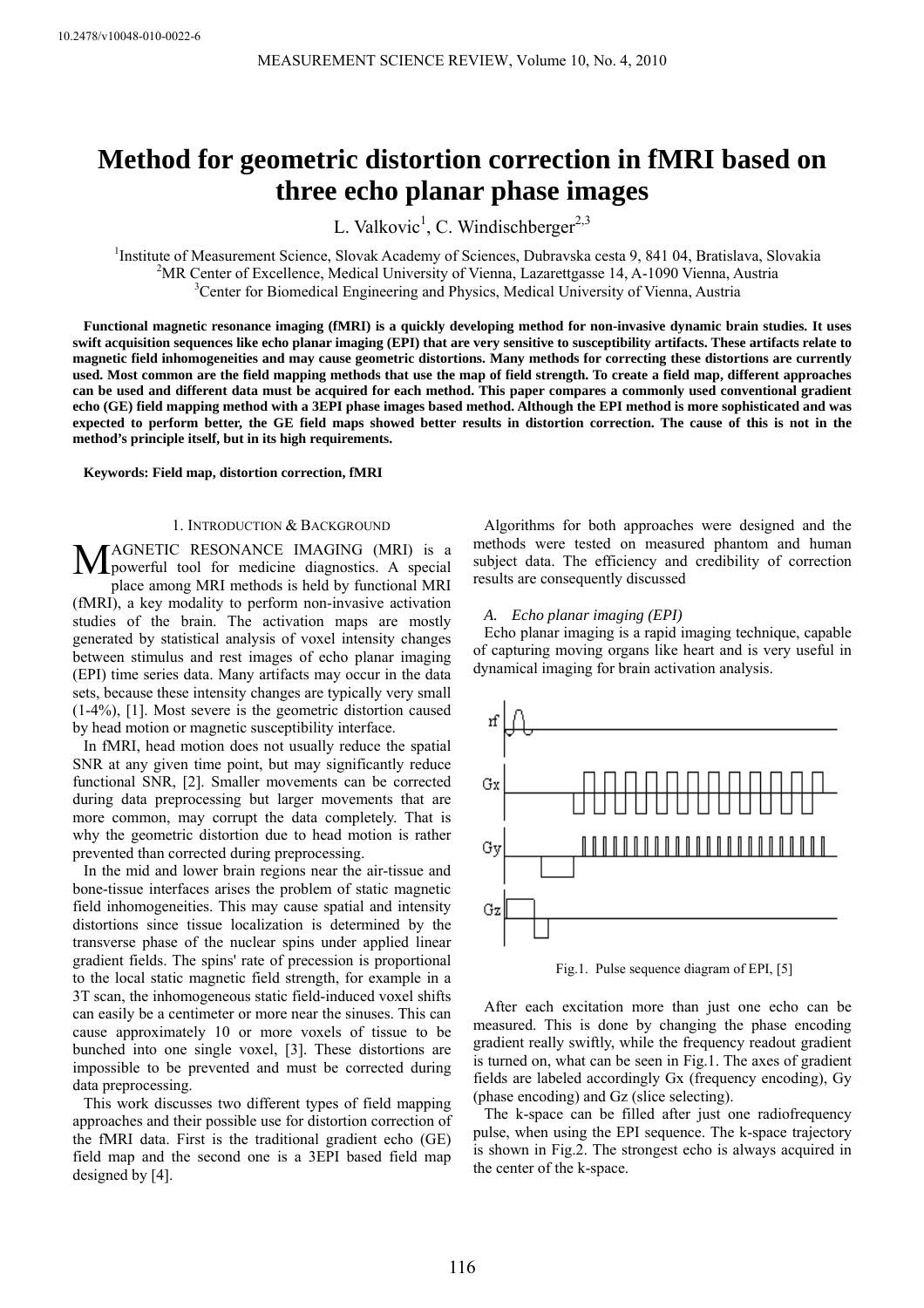

Fig.2. The k-space trajectory of EPI sequence

# *B. EPI geometric distortion*

Brain EPI data are mostly reconstructed without correction of field inhomogeneities, hence geometric distortions are observed. These distortions appear mainly at the boundaries of regions with significant magnetic susceptibility differences. In EPI, field inhomogeneity causes pixel shifts and under severe conditions may also lead to signal loss. A long readout time makes the system more sensitive for geometric distortions, mainly in phase encoding direction, [6]-[8]. These shifts depend on EPI slice readout time and the point field inhomogeneity.

### *C. Field maps*

Since geometric distortions relate to field inhomogeneities, using a map of magnetic field strength in a reverse process is a logical outcome, [9]. Field inhomogeneity  $( \Delta B )$  relates to the phase change in time according to equation

$$
\Delta B = -\frac{\Delta \Phi}{\gamma \Delta TE},\tag{1}
$$

where  $\Delta\Phi$  is the phase difference,  $\gamma$  is gyromagnetic ratio and ΔTE is difference in echo times.

Two or more phase images must be acquired at different echo times (TE), but the differences between the individual TEs should be small enough to avoid phase-wrapping, otherwise a phase-unwrapping operation is required.

# *D. GE field map*

GE field map is a commonly used type of field map usually generated by the scanner automatically and immediately after data acquisition. It is usually computed from two GE phase images scanned at different echo times and the magnitude images are used to create a brain mask. Phase-unwrapping is a standard procedure also done automatically by the scanner. As GE field map is anatomically and geometrically correct, it must be distorted the same way as the EPI data first, before it can be used to correct the EPI data. The other drawback of this approach may be the longer acquisition time and possible artifacts from the necessary distortion. While full EPI image of the human brain takes only a few seconds, the conventional GE image requires several minutes, [3].

# *E. EPI field map*

Field maps calculated from EPI images are already distorted the same way as the rest of the data. This makes the correction procedure easier and, more importantly, it takes much shorter time scanning and the computing time is reasonable. But on the other hand these field maps must be computed manually during the data preprocessing including brain masking, phase-unwrapping, calculation of field strength and final smoothing. All methods, which use EPI phase images to calculate field maps and are able to perform phase-unwrapping assume linear or almost linear phase change over time, [4], [10].

#### 2. MATERIALS AND METHODS

## *A. Image acquisition*

EPI image series of phantom (3.75g NISO<sub>4</sub> x  $6H_2O + 5g$ NaCl in 1l of distilled water) and subject data were measured several times with different TE subintervals, from the main interval 23ms to 42ms ( $\triangle$ TE=1ms), so that many different field map estimations could be calculated. Both phase and magnitude in-vivo (resp. phantom) EPI images of k-space matrix size 96 x 96 (96 x 96), image matrix size 210 x 210 (1050 x 1050) and 14 slices of thickness 4mm (2.5mm) were acquired with the measurement parameters set as follows, TR=400ms (2000ms), FOV=210\*210 (1050\*1050) and the BW=260pixel/Hz (1580pixel/Hz). Phased array head coils with 8 and 16-channels were used to evaluate possible differences. For the first test measurement the phantom was artificially distorted in phase encoding direction by changing the shimming parameters, to simulate really big geometric distortions. As the GE field map is commonly used for distortion correction, only GE phase maps of subjects were acquired. The measurement parameters for the GE images were set as for the EPI data, only the  $\triangle$  TE was 5.19ms.

# *B. Field map calculated out of 3EPI images, [4]*

This method is unique by its approach to phaseunwrapping, where just 3EPI phase images with different TEs are used to calculate the phase-wraps correctly. The interval between the first and the last TE must be chosen accordingly to the field strength and also equation (2) must apply so that just one phase-wrap may occur in that interval, in our experiments  $\Delta TE_{1.3}$  was 3ms.

$$
\Delta TE_{2,3} = 2\Delta TE_{1,2} \tag{2}
$$

Since maximally one phase-wrap may emerge, there are only 7 possible phase evolutions for each voxel. Each of these are calculated and linearly fitted and the evolution with the best fit is chosen as the real one. This way all phase-wraps are covered and the field map can be filtered and spatially smoothed for further use.

All measurements were performed on the 3T MAGNETOM Trio (Siemens AG, Erlangen, Germany). Programs for field map calculation were developed in MATLAB (MathWorks, Natick, Massachusetts). Field maps were converted into voxel shift maps for distortion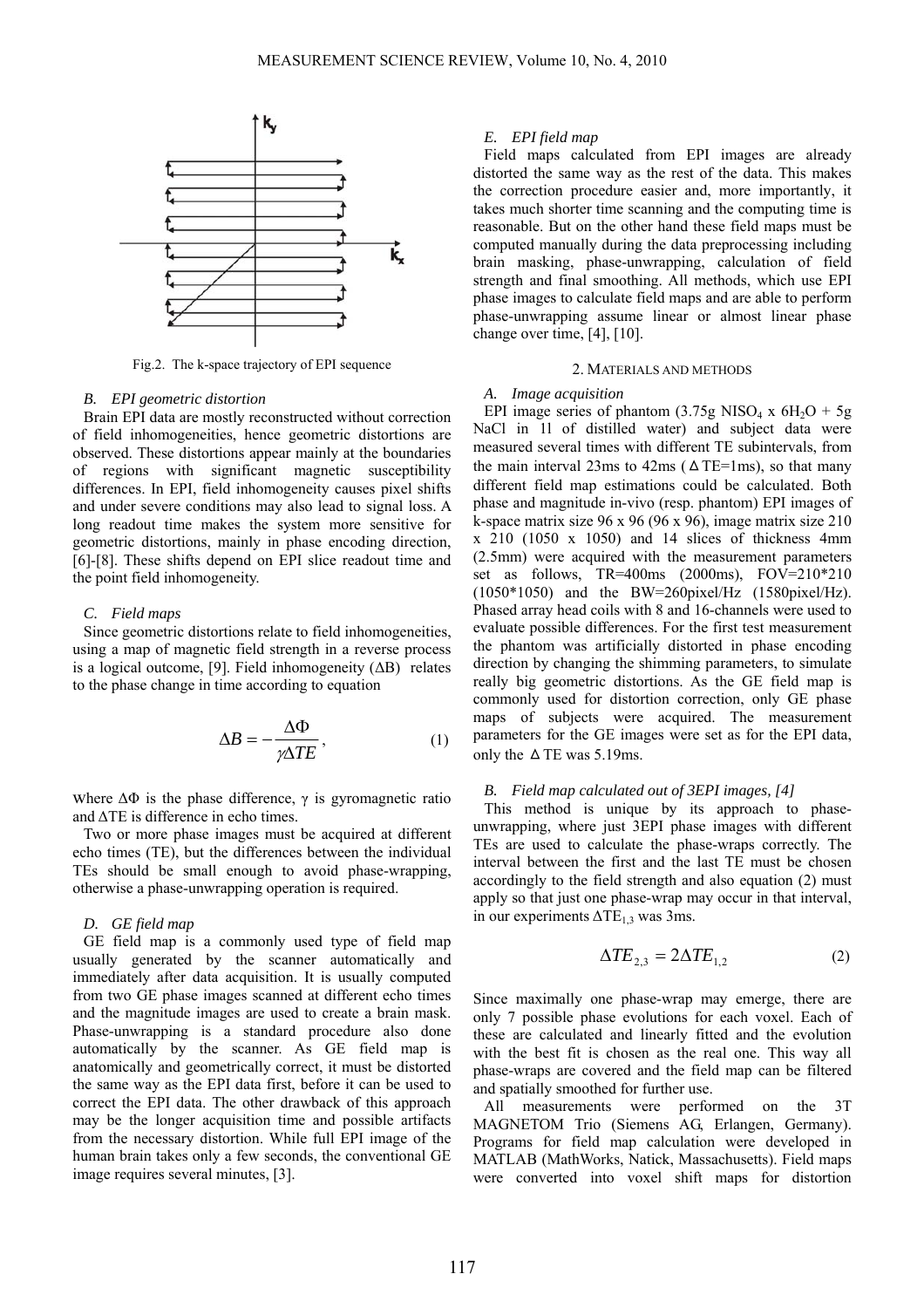correction. Corrected images were compared with the structural brain images of the same subjects, with the statistical parametric mapping (SPM) program, [11].

## 3. RESULTS AND DISCUSSION

As described above, EPI magnitude and phase images were acquired, along with GE magnitude images and phase maps. Consequently, field maps were calculated from the acquired data sets. Demonstration of the 3EPI based field mapping method is shown in Fig.3. The shape of the corrected phantom image is very similar to the not distorted image, and even though the correction is not perfect, for

artificial distortions the method shows good results on the phantom data.

The comparison of the two studied methods is shown on subject data in Fig.4: In the a) image is a structural axial slice of a human brain; the same brain slice, but measured using EPI scanning sequence with a visible geometric distortions is shown in the b) image; after applying the 3EPI field map for distortion correction almost no pixel shifts were performed as is shown in the c) image; the GE field map was also used and with better results, image d) shows the EPI scan after distortion correction done using the GE field map.



Fig.3. Demonstration of 3EPI based field mapping method on phantom images. On the left is a phantom image without distortion, image in the middle shows distorted phantom and on the right is the phantom image after distortion correction using the 3EPI based field mapping method.



Fig.4. Comparison of EPI and GE field mapping distortion correction. This figure shows 4 axial slices of the subject brain. Image a) shows the structural image of the brain, image b) is the EPI scan of this brain. The distortion of the image is visible in the front of the brain. Field map distortion correction methods were used. In image c) is the brain after EPI field map correction and in image d) is the brain after GE field map correction.